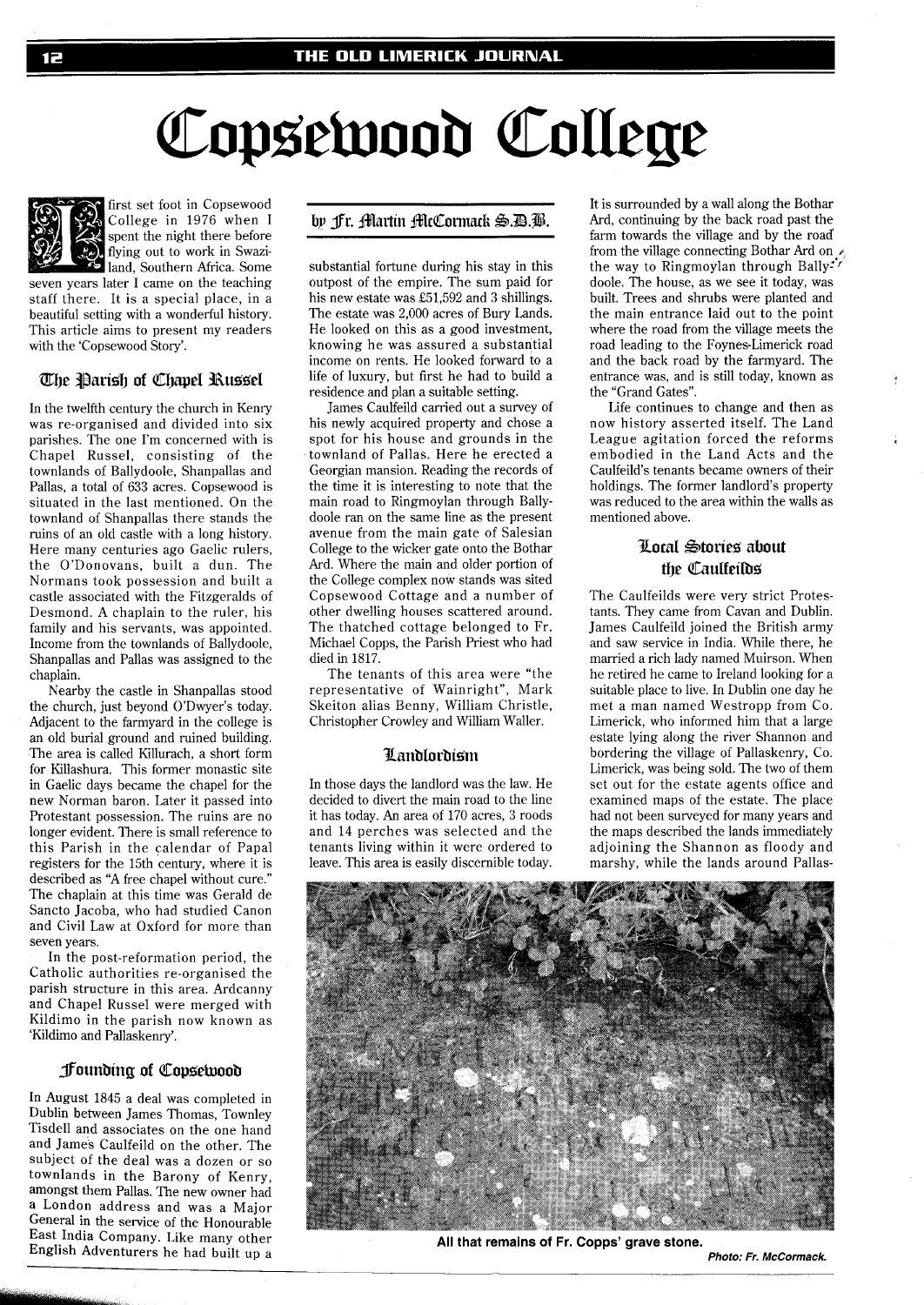

**Fr. Pat Donnellan and Ann Marie and Rupert Travers on a recent visit to Copsewood. Ann Marie is grandaughter of George Caulfeild and lives in Norfolk. Photo: Fr. McCormack.** 

kenry were described as first class. The General invested only in the good land, leaving the marshy lands to be acquired by his friend at a much cheaper price. When he came to Limerick he discovered the marshy lands had been reclaimed and cultivated since the maps were drawn. He was not amused and according to local stories never spoke to his friend for the rest of his life.

Like others around he built a mansion, but with a large glass dome, a feature of Hill Houses in India, incorporated in the roof over its entrance. This was a useless innovation, given the Irish climate.

## Landscaping

When the house was completed, the General brought over a landscape gardener from England, who was in direct descent from the famous Capability Browne, the landscape artist who changed the face of England's demesnes. This gardener was given a free hand, and regardless of cost, he laid out the entire place, wiping out entire woods with one sweep of his hand, and changing the whole aspect of the place. A great deal of Copsewood's present day charm, and many of her pleasant and sweeping vistas owe their origin to this unknown landscape gardener.

The principal entrance was through the Eagle Gate. But this did not satisfy Mrs. Caulfeild. She thought it was too far from the Limerick road and did not blend with the new layout. So, at enormous cost, a new entrance was built which was called the grand entrance and the gate is still called the "Grand Gates." The drive passed through two lakes, and a special sort of fancy bridge was constructed, which swayed with the carriages as they crossed the lakes. The drive was decorated with flowers and shrubs, and the lakes were planted with the most exotic lilies and plants. The Grand Entrance enjoyed a notoriety all over the countryside and it was a wonderful

experience to traverse it. But, like all fancy things, it did not last long. The upkeep was too expensive and it gradually fell into desuetude, and was abandoned altogether after the death of Mrs. Caulfeild.

## Kindly Landlord

The General was a kindly landlord and was on excellent terms with his tenants. One evening, however, his wife Anne and himself were sitting in the parlour when a shot was fired into the room. Luckily no one was hit, but Mrs. Caulfeild, who was a nervous woman, was very upset at the occurrence. The attack was condemned by the whole neighbourhood but the General was so vexed by it that he refused to give a portion of ground adjoining the village, to the then Parish Priest, in which to build a new Church. But his wife made representations to him, and not only prevailed on him to give the site free, but also to give a generous subscription towards the building. When the General died soon after, he had one of the biggest funerals ever seen, and a tablet was put over his grave in Chapel Russel which bore the following inscription:

> *To the memory of Lieut. Gen. James Caulfeild, E. b. and M.P., who died at Copsewood, 4th Nov., 1852, aged* 67 *years. This tablet is erected by the tenantry on his Estate in grateful remembrance of his many acts of kindness towards them. Deo Duce Ferro Comitante.*

The latter phrase is another version of "Trust in God and keep your powder dry". Very puritan indeed.

#### Cricket

The General was succeeded by his son, George, who was keen on cricket. He had

a special pitch laid out in the ground at the back of the village. He picked his team from his workmen and from the men of the village, and he not only coached them in rudiments of the game, but fitted them out in "whites" from head to toe. The Pallaskenry Cricket Team became an institution, travelling all over Munster, in brake and sidecars, playing matches and giving an excellent account of themsekes, both at home and abroad. **<sup>E</sup>**

He was succeeded in 1897 by a  $s\ddot{\sigma}$ n, also George, who left Pallaskenry in 1916 and died tragically in India in 1943. His daughter Anne Marle Travis, with her mother Loma Caulfeild, visited Copsewood and dined with our community, in that same room where her father as a youngster used to dine, during Halloween 1990. They told us that Gen. James Caulfeild's grandfather, also a James Caulfeild, was earl of Charlemont, with estates in Cavan and Dublin, where he had built the Casino Marino (now a national monument) in 1762.

# The arrival of The Salesians in Copsetvood

The story of the acquisition of Copsewood by the Salesians and the first arrivals is now best known from a long letter written by Fr. Aloysius Sutherland (granduncle of Peter Sutherland, present head of GATT) from Battersea to Fr. McElligott, Rector of Copsewood, in 1947. There are some claims that the foundation was made by Fr. McConville. He had been doing much work in spreading the Salesian name in Ireland previous to 1919.

Fr. Sutherland's account, however, is first hand. He was the first Rector and claims to have negotiated the Foundation and laboured at its opening. He claims to have made approaches for a foundation, in Dublin, Cork and Cashel, to no avail, but Copsewood house was for sale ever since the departure of the Caulfeilds. whose agent, Sir Vincent Nash, was known to Fr. Sutherland. Fr. Sutherland's brother, John, was legal adviser to the Irish Land Commission in Dublin. So, with Fr. Sutherland becoming the first Rector, his version seems unassailable.

Indeed there may have been no foundation at all in Copsewood, or elsewhere in Limerick, had not Dr. Hallinan, Bishop of Limerick, whose permission was necessary, not been known to Don Bosco. He had spent the year after his ordination with Don Bosco in Turin, but was then told by the Saint to go back to Ireland and to be good to the Salesians when they would come. Dr. Louis Hallinan was true to Don Bosco's request and was glad to have the Salesians open an Agricultural School in his diocese.

Fr. Sutherland had approached Dr. Hallinan seeking permission to establish a Salesian foundation in Ireland. This permission was granted and some time later he reported back to the Bishop that he had found a suitable property in Mount Shannon, Co. Clare. The bishop's reply was brief and to the point "Mount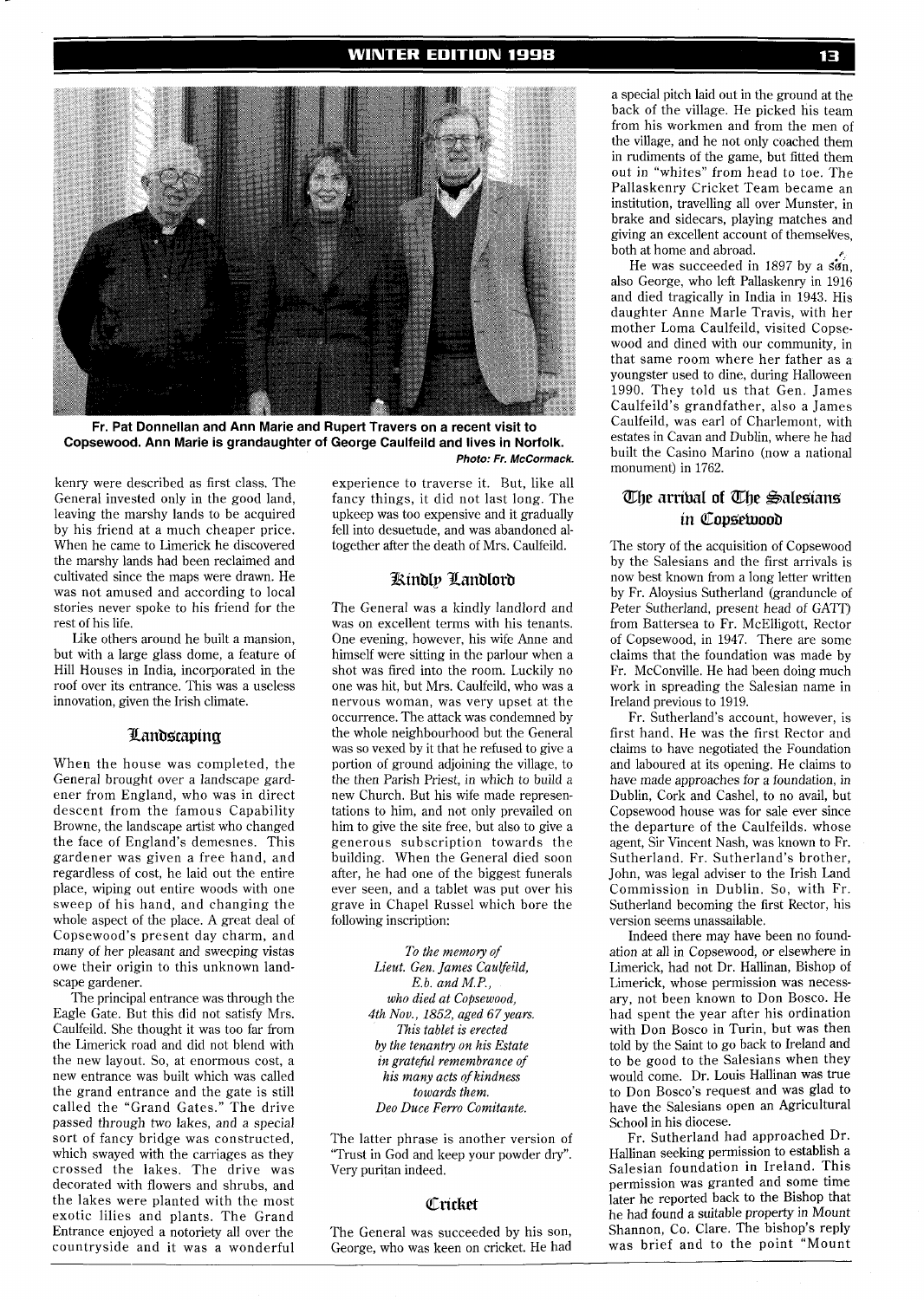Shannon is not in my diocese. There is a nice property available in County Limerick. The Copsewood Estate is for sale. Please contact Canon 0' Donnell, P.P. of Kildimo, Pallaskenry. He will arrange for you to inspect Copsewood House and the Estate."

The advice was followed and Copsewood was bought for a nominal sum. On the feast day of the Immaculate Conception, 8th December 1919, the first Salesians took possession of Copsewood House and, on the octave of that feast, offered the first mass in what is now the Community dining room. It was only then that the little community, Frs. Sutherland, Brownrigg, Devine, Leaver and Bro. Connie Grey, dared to sleep in the house. Through the previous week they had stayed in Limerick by night and came out to work each morning, the four priests in a horse-and-trap, and Connie Grey riding ahead on a bicycle.

## What's in a <sub>Dame?</sub>

In the obituary column of the *'Freeman's Journal"* of 11 March 1817 we read that Fr. Michael Copps, P.P., Ardcanny, died on March 3rd 1817, and in the local graveyard of Killure, adjoining the college farmyard, is a flat stone slab on the grave of the priest. The headstone bears this inscription:

*Fr. Michael Copps, D.D., P.P., Ardcanny, Chapel Russel and Kidimo, Died at the Cottage, 3-3-181 7. Aged 80 years.* 

## Copsetyood Cottage

The local tradition is that Copsewood gets its name from this Fr. Michael Copps. The cottage in which Fr. Copps lived became part of the present buildings when the property was taken over by the Caulfeilds, who built Copsewood House. An ordnance survey map of the locality made in 1841 gives us a good idea of the Copsewood surroundings of Fr. Copps' time. It is interesting to note that on the map Copsewood Cottage, (where Fr. Copps died), is marked as standing on the site of the present house. The older people in the locality can still point out the place where the cottage actually stood.

We must remember, of course, that the main road from Pallaskenry ran then just in front of the cottage, where the present front drive now is, and the familiar wickergate in the estate wall marks the spot which was then known as Treacy's Cross. The little church where Fr. Copps and his successors offered Holy Mass was situated about a mile from the cottage at a place called the White Forge. It is beside the cross where the road swings to the left, on the way to Dromore Lake. Samuel Lewis in his *Topographical Dictionary of Ireland* (1837) lists this church in the following terms: " In the Roman Catholic prebend of the parish (Chapel Russel) is the neat thatched church at the White Forge."



**The High Altar at the college in the 1920s.** 

#### **Limerick Museum.**

## **Tracing the Connections**

The name Copps lives on in the locality. Joe Copps was born in Ballymartin, Pallaskenry and Fr. Michael Copps was his uncle. Joseph married Mary Slattery of Kildimo and a son, Michael, was born to them. The sponsors at the christening were Patrick and Mary Cahill, Kildimo. Joe, who lives in Kilcornan, is Michael's son. The place is known as Copps's Cross.

Joe claims that Fr. Michael Copps and his sister, who was his cook, lived in a cottage rented from the Bury's of Shannongrove. There was a running battle between himself and the local minister over the chartered school. It seems, as Joe describes it, "there was a bit of crossfire between them over the training of youngsters and the established church."

Fr. Copps died and Rev. Waller lived there until the Caulfeilds purchased the site in 1845. Rev. Waller gave the place the name 'Copsewood'.

Joe remembers going with his father Michael and his aunt Peggy to the opening of Copsewood in 1920. He was 10 years of age at the time. "We went by Killurach and stopped in to pray at Fr. Copps' grave, before going on to the opening."

#### 1920 Troubled Times

The first students came with the spring of 1920. Few, at first, writes Fr. Sutherland. The solemn opening and blessing of the college, performed by Bishop Hallinan, took place on 11 July 1920. By the opening of the school year in September, there were 100 students, 20 of them day-pupils. Reading a college publication, Ceangal, 1950 one comes across a reference by R.J.C. who recalls sleeping with about a dozen others in a front-of-the-building room and on waking up one night to the sound of voices at the front door below, he looked out and saw a group of men below in trench-coats. He looked around the room and saw several empty beds and guessed rightly the following morning

when he saw these beds filled with innocent-looking sleepers and more especially when he mentioned his vision to some of these 'Innocents', he was told to keep his mouth shut; and he must have done just that, as he lived to tell the story many years later. The big influx of students that September was not so much a pursuit of rural and agricultural lore, as a retreat from exposure to "Tan" fire; they were finding on-the-run too scary, and sought the shelter of student life by day, then rallied forth by night to free the country

## The Agricultural College

The Agricultural school started in the school of 1920 with 12 students; after Easter there were 35 and by September there were over 100 students. On what conditions and for what specific course these hundred or more students came is not recorded. The Department of Agriculture gave a grant of £15 per student for up to twenty students, who would successfully complete the course and be over fifteen years of age. Paddy Hogan, first Minister for Agriculture in the Free State Government, took a kindly interest in the work and gave a grant of £715 per annum to pay for five qualified teachers. These were:

Michael Kirby - General Subjects and Music

Joseph Harte - Agriculture

John Finucane - Horticulture

Patrick Neville - Irish and Maths

Tom Coughlan - Carpentry

All members of the community taught as well.

The pension to be paid by each pupil was £30 per year. This was the chief source of income, though we are told that some of these pensions were never paid.

One of the students 1921-22 was Tom Walsh of Kilkenny who became Minister for Agriculture in 1951. Another student of same year was Bernie Cahill, who distinguished himself with the Aer Lingus reform and survival.